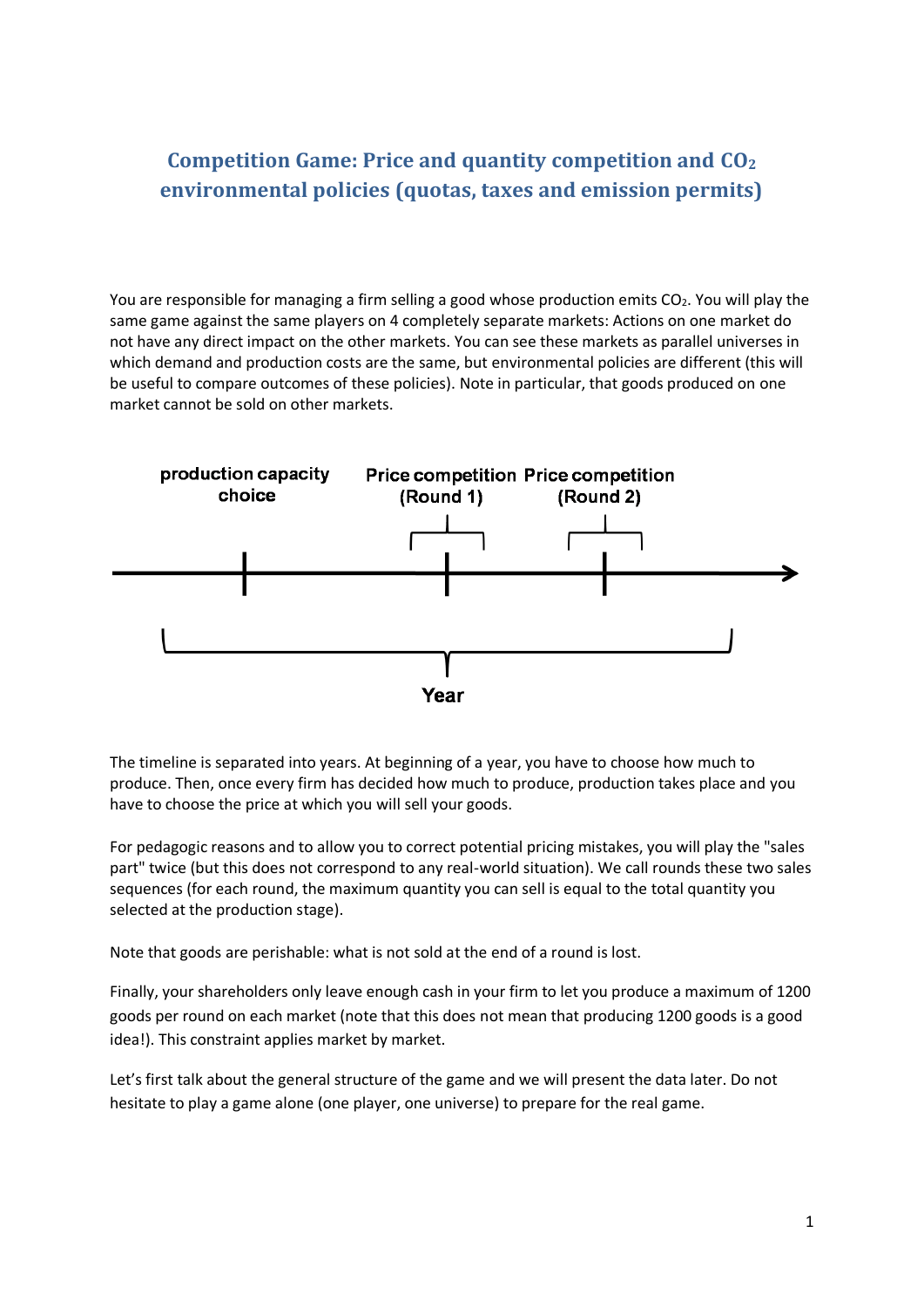# **The Game Structure**

### **1st year**

## *Production choice*

On the first screen, you must select production on each market.

| airECONsim                                                              |                     | Year <sub>1</sub>                                                                                     |                               | *Player 1 $(1)$<br><b>Results</b><br>Edit Profile<br>Logout                                                                                                                                                                    |                                  |  |  |  |
|-------------------------------------------------------------------------|---------------------|-------------------------------------------------------------------------------------------------------|-------------------------------|--------------------------------------------------------------------------------------------------------------------------------------------------------------------------------------------------------------------------------|----------------------------------|--|--|--|
| <b>Scores</b><br>$\blacktriangleright$ Player 1(1)<br>$\epsilon$ 50,000 |                     | <b>Production Choice - Year: 1</b><br>Market 1 (Your competitors: Robot 2 (2) Robot 3 (3) Robot 4 (4) |                               |                                                                                                                                                                                                                                |                                  |  |  |  |
| Robot 2(2)<br>$\epsilon$ 50,000<br>€50,000<br><b>Robot 3 (3)</b>        | Goods               | <b>Technology</b>                                                                                     | <b>Production Cost</b><br>(E) | Production + Distribution Cost $\begin{array}{ l } \hline \text{CO2 emissions (tons) by} \\\hline \text{Round} \end{array}$                                                                                                    |                                  |  |  |  |
| $\boxed{\text{Robot }4(4)}$<br>€50,000                                  | 1200 분              | Techno1                                                                                               | 12000                         | 48000                                                                                                                                                                                                                          | 132                              |  |  |  |
|                                                                         |                     |                                                                                                       |                               | Market 2, "80 $\in$ CO2 unit tax" (Your competitors: Robot 2 (2) Robot 3 (3) Robot 4 (4)                                                                                                                                       |                                  |  |  |  |
|                                                                         | Goods               | <b>Technology</b>                                                                                     | <b>Production Cost</b><br>(E) | $\begin{array}{c} \textbf{Production} + \textbf{Distribution Cost} \\ (\infty) \end{array}$                                                                                                                                    | CO2 emissions (tons) by<br>Round |  |  |  |
|                                                                         | 1000 분              | Techno1<br>$\cdot$                                                                                    | 10000                         | 40000                                                                                                                                                                                                                          | 110                              |  |  |  |
|                                                                         | "permits by Round". | Robot 2 (2) Robot 3 (3) Robot 4 (4)                                                                   |                               | Market 3, "100 permits by firm and by round, $200 \in \emptyset$ penalty by CO2 ton above" (Your competitors:<br>Note On this market, CO2 emissions are regulated through emissions permits. Permit numbers displayed here are |                                  |  |  |  |

Enter your choice, validate and check your competitors' decisions on the next screen:

| airECONsim                                                                                                      |                                                                                  |                                                                                              | Year 1                                   |                                | Results<br>Edit Profile                                                      | *Player 1 (1)<br>Logout       |
|-----------------------------------------------------------------------------------------------------------------|----------------------------------------------------------------------------------|----------------------------------------------------------------------------------------------|------------------------------------------|--------------------------------|------------------------------------------------------------------------------|-------------------------------|
|                                                                                                                 |                                                                                  | <b>Production Choice</b>                                                                     |                                          |                                |                                                                              |                               |
| <b>Scores</b><br>$\blacktriangleright$ Player 1(1)<br>Robot 2(2)<br>$\boxed{\text{Robot }3\ (3)}$<br>Robot 4(4) | $\epsilon$ 50,000<br>$\epsilon$ 50,000<br>$\epsilon$ 50,000<br>$\epsilon$ 50,000 | Year 1<br>Market 1                                                                           |                                          |                                |                                                                              |                               |
|                                                                                                                 |                                                                                  | Team                                                                                         | <b>Production by Round</b>               | Techno                         | <b>CO2 Emissions by Round</b>                                                | <b>CO2</b> cost by Round      |
|                                                                                                                 |                                                                                  | $\blacktriangleright$ Player 1(1)                                                            | 1200                                     | Techno1                        | 132                                                                          | $\epsilon$ <sub>0</sub>       |
|                                                                                                                 |                                                                                  | Robot 2(2)                                                                                   | 1055                                     | Techno1                        | 116.05                                                                       | $\epsilon$ <sub>0</sub>       |
|                                                                                                                 |                                                                                  | $\fbox{Robot }3(3)$                                                                          | 1206                                     | Techno1                        | 132.66                                                                       | $\epsilon$ <sub>0</sub>       |
|                                                                                                                 |                                                                                  | Robot4(4)                                                                                    | 1247                                     | Technol                        | 137.17                                                                       | $\epsilon$ 0                  |
|                                                                                                                 |                                                                                  | $\blacktriangleright$ Player 1(1)<br><b>Robot 2 (2)</b><br>Robot 3(3)<br>$\fbox{Robot 4(4)}$ | Production each Round (Total 4708 goods) |                                | $1200 - Technot$<br>$1055 - Technol$<br>$1206 - Techno1$<br>$1247 - Technol$ |                               |
|                                                                                                                 |                                                                                  | Market 2, "80€ CO2 unit tax"                                                                 |                                          |                                |                                                                              |                               |
|                                                                                                                 |                                                                                  | <b>Team</b>                                                                                  | <b>Production by Round</b><br>1000       | Techno                         | <b>CO2 Emissions by Round</b>                                                | CO <sub>2</sub> cost by Round |
|                                                                                                                 |                                                                                  | $\blacktriangleright$ Player 1(1)                                                            | 1162                                     | Techno1<br>Techno <sub>1</sub> | 110<br>127.82                                                                | €8,800<br>€10.226             |
|                                                                                                                 |                                                                                  | Rohot 2(2)                                                                                   | m.                                       |                                |                                                                              |                               |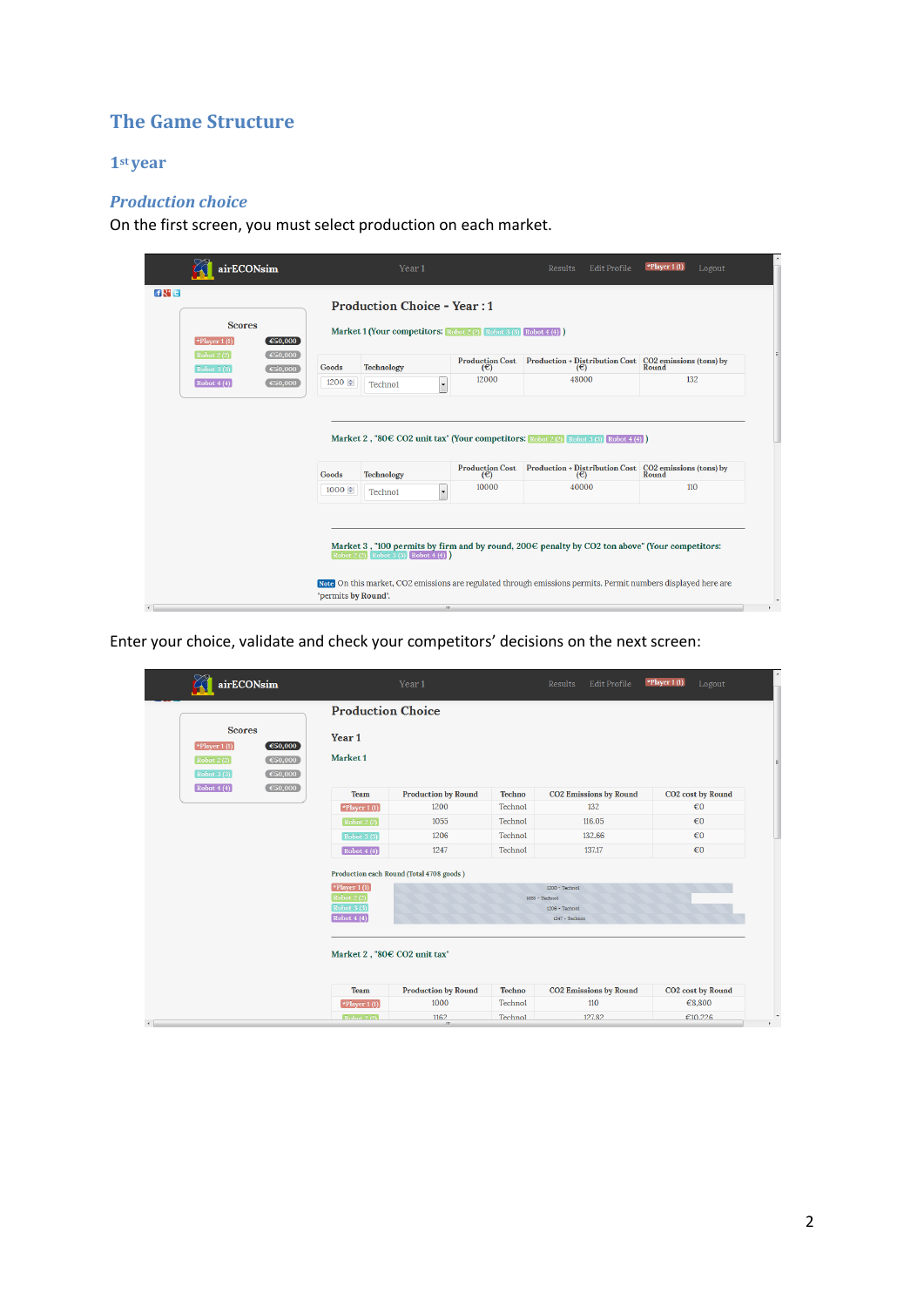### *Sales Round*

| On the next page, you are invited to select your price on each market: |  |  |  |  |
|------------------------------------------------------------------------|--|--|--|--|
|------------------------------------------------------------------------|--|--|--|--|

|                                                                                                   |                                                                 |                      |                      | <b>Edit Profile</b>     | Logout                  |
|---------------------------------------------------------------------------------------------------|-----------------------------------------------------------------|----------------------|----------------------|-------------------------|-------------------------|
| l fR'iel                                                                                          | <b>Price Choice</b>                                             |                      |                      |                         |                         |
| <b>Scores</b><br>$\sqrt[k]{$ Player 1(1)<br>$\epsilon$ 50,000<br>Robot 2 (2)<br>$\epsilon$ 50,000 | Round 1/2                                                       |                      |                      |                         |                         |
| Robot 3(3)<br>$\epsilon$ 50,000                                                                   | Market 1                                                        |                      |                      |                         |                         |
| Robot 4(4)<br>$\epsilon$ 50,000                                                                   | Price<br>58<br>÷                                                |                      |                      |                         |                         |
| Market                                                                                            |                                                                 |                      |                      |                         |                         |
| <b>O</b> Market 1                                                                                 | Total: 4708 / Remaining: 4708 goods                             |                      |                      |                         |                         |
| <b>O</b> Market 2                                                                                 | $\star$ Player 1(1)                                             |                      | 1200                 |                         |                         |
| <b>O</b> Market 3                                                                                 | Robot 2(2)<br>Robot 3(3)<br>$\boxed{\text{Robot }4(4)}$         |                      | 1055<br>1206<br>1247 |                         |                         |
|                                                                                                   |                                                                 |                      | Parameters           |                         |                         |
|                                                                                                   |                                                                 | $\angle$ Player 1(1) | Robot 2(2)           | Robot 3(3)              | Robot $4(4)$            |
|                                                                                                   | <b>Available Goods</b>                                          | 1200 (Technol)       | 1055 (Technol)       | 1206 (Technol)          | 1247 (Technol)          |
|                                                                                                   | ${\rm Distribution~Unit~Cost~(variable,~not~pathed)}$ paid yet) | €30                  | €30                  | €30                     | €30                     |
|                                                                                                   | Production Unit Cost (fixed, already<br>paid)                   | $\epsilon$ 10        | $\epsilon$ 10        | $\epsilon$ 10           | $\epsilon$ 10           |
|                                                                                                   |                                                                 | $\star$ Player 1(1)  | Robot 2(2)           | Robot 3(3)              | Robot 4(4)              |
|                                                                                                   | Fixed Costs over the Round (excluding<br>CO2)                   | €20,000              | €18,550              | €20,060                 | €20,470                 |
|                                                                                                   | <b>CO2 Fixed Cost over the Round</b>                            | $\epsilon$ 0         | $\epsilon$ 0         | $\epsilon$ <sub>0</sub> | $\epsilon$ <sup>0</sup> |
|                                                                                                   | CO2 emissions (tons)                                            | 132                  | 116                  | 132.7                   | 137.2                   |
|                                                                                                   | CO2 emissions by good (tons)                                    | 0.11                 | 0.11                 | 0.11                    | 0.11                    |

Enter your prices Check your sales results. Remember that goods are perishable: unsold goods are lost (here, 128 goods for team 1).

| airECONsim                                                                                   | Year 1                                                                |                     | <b>Results</b><br>Edit Profile | *Player 1 $(1)$         | Logout         |
|----------------------------------------------------------------------------------------------|-----------------------------------------------------------------------|---------------------|--------------------------------|-------------------------|----------------|
| <b>DESCRIPTION</b><br>$\epsilon$ 105,520<br>*Player $1(1)$                                   | Round 1/2                                                             |                     |                                |                         |                |
| C93,633<br>Robot4(4)<br>$\epsilon$ 84,071<br>Robot $3(3)$<br>$\epsilon$ 81,985<br>Robot 2(2) | Market <sub>1</sub>                                                   |                     |                                |                         |                |
|                                                                                              | Total: 4716 / Unsold: 128 goods                                       |                     |                                |                         |                |
| <b>Back To Previous Decision</b>                                                             | $\star$ Player 1(1)                                                   |                     | 1072 ( $C70$ )                 |                         | 128            |
|                                                                                              | Robot 2 (2)                                                           |                     | 1201 (€55)                     |                         |                |
| <b>Market</b>                                                                                | Robot 3 (3)                                                           |                     | 1184 (€60)                     |                         |                |
| <b>O</b> Market 1                                                                            | Robot 4(4)                                                            | Results             | 1131 ( €60)                    |                         |                |
| <b>W</b> Market 2                                                                            |                                                                       | $\star$ Player 1(1) | <b>Robot 2 (2)</b>             | Robot 3 (3)             | Robot4(4)      |
| <b>W</b> Market 3                                                                            | Price                                                                 | €70                 | €55                            | €60                     | €60            |
|                                                                                              | <b>Sales</b>                                                          | 1072 / 1200         | 1201 / 1201                    | 1184 / 1184             | 1131 / 1131    |
|                                                                                              | Sales at "halftime"                                                   | 411                 | 710                            | 583                     | 569            |
|                                                                                              | <b>Total Production</b>                                               | 1200 (Techno1)      | 1201 (Techno1)                 | 1184 (Techno1)          | 1131 (Technol) |
|                                                                                              |                                                                       | $\star$ Player 1(1) | <b>Robot 2 (2)</b>             | Robot 3(3)              | Robot $4(4)$   |
|                                                                                              | Revenue since beginning of Round<br>(excluding CO2 and exceptional)   | €75,040             | €66,055                        | €71,040                 | €67,860        |
|                                                                                              | Fixed Costs over the Round (excluding<br>CO2 and exceptional)         | €20,000             | €20.010                        | €19,840                 | €19,310        |
|                                                                                              | <b>CO2 Fixed Costs over the Round</b>                                 | $\epsilon$ 0        | $\n  €0\n$                     | $\epsilon$ <sub>0</sub> | $\epsilon$ 0   |
|                                                                                              | Variable Costs over the Round                                         | €32,160             | €36,030                        | €35,520                 | €33,930        |
|                                                                                              | CO <sub>2</sub> emissions (tons)                                      | 132                 | 132.1                          | 130.2                   | 124.4          |
|                                                                                              | Profits over the Round (excluding CO2,<br>slots and excentional)<br>ш | €22.880             | €10.015                        | €15,680                 | €14,620        |

#### *2nd sales round*

We start a new round and play the sales phase once more (understand that we are only doing once more exactly what we did in the previous round. This is not supposed to represent any "real-world" phenomenon, it is just intended to allow you to correct potential mistakes)  $\rightarrow$  once again, you have as many goods to sell on markets as you had in the beginning of the 1<sup>st</sup> round.

Note that you can find all the past results, by clicking on "results" in the topbar.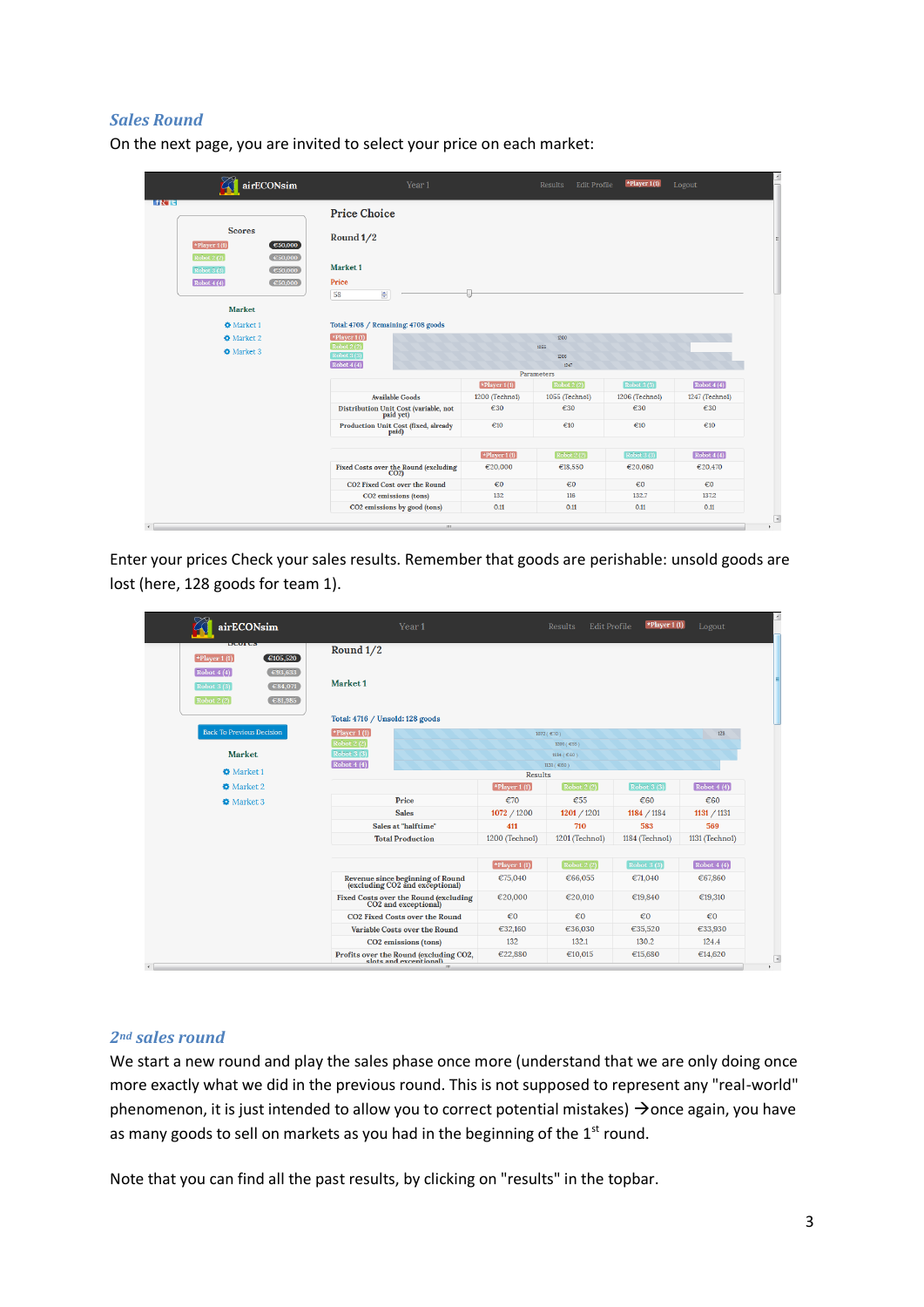| $x$ vunu $z/z$<br>Market <sub>1</sub><br>Price<br>$\frac{\Delta}{\Psi}$<br>70<br>Total: 4716 / Remaining: 4716 goods<br>*Player $1(1)$<br><b>Robot 2(2)</b><br>Robot $3(3)$<br>Robot $4(4)$ |                                                               | 1200<br>1201<br>1184<br>1131 |                             |                         |  |  |
|---------------------------------------------------------------------------------------------------------------------------------------------------------------------------------------------|---------------------------------------------------------------|------------------------------|-----------------------------|-------------------------|--|--|
|                                                                                                                                                                                             |                                                               |                              |                             |                         |  |  |
|                                                                                                                                                                                             |                                                               |                              |                             |                         |  |  |
|                                                                                                                                                                                             |                                                               |                              |                             |                         |  |  |
|                                                                                                                                                                                             |                                                               |                              |                             |                         |  |  |
|                                                                                                                                                                                             |                                                               |                              |                             |                         |  |  |
|                                                                                                                                                                                             |                                                               |                              |                             |                         |  |  |
|                                                                                                                                                                                             |                                                               |                              |                             |                         |  |  |
|                                                                                                                                                                                             |                                                               |                              |                             |                         |  |  |
|                                                                                                                                                                                             |                                                               |                              |                             |                         |  |  |
|                                                                                                                                                                                             |                                                               |                              |                             |                         |  |  |
| Parameters                                                                                                                                                                                  |                                                               |                              |                             |                         |  |  |
|                                                                                                                                                                                             | $\blacktriangleright$ Player 1(1)                             | Robot 2(2)                   | $\boxed{\text{Robot }3(3)}$ | Robot 4(4)              |  |  |
| <b>Available Goods</b>                                                                                                                                                                      | 1200 (Technol)                                                | 1201 (Technol)               | 1184 (Techno1)              | 1131 (Technol)          |  |  |
| Distribution Unit Cost (variable, not<br>paid yet)                                                                                                                                          | €30                                                           | €30                          | €30                         | €30                     |  |  |
| Production Unit Cost (fixed, already<br>paid)                                                                                                                                               | €10                                                           | €10                          | €10                         | €10                     |  |  |
|                                                                                                                                                                                             |                                                               |                              |                             | $\fbox{Robot 4(4)}$     |  |  |
|                                                                                                                                                                                             | €20,000                                                       | €20,010                      | €19,840                     | €19,310                 |  |  |
| <b>CO2 Fixed Cost over the Round</b>                                                                                                                                                        | $\epsilon$ <sup>0</sup>                                       | $\epsilon$ <sup>0</sup>      | $\epsilon$ <sub>0</sub>     | $\epsilon$ <sup>0</sup> |  |  |
| CO2 emissions (tons)                                                                                                                                                                        | 132                                                           | 132.1                        | 130.2                       | 124.4                   |  |  |
| CO2 emissions by good (tons)                                                                                                                                                                | 0.11                                                          | 0.11                         | 0.11                        | 0.11                    |  |  |
|                                                                                                                                                                                             | Fixed Costs over the Round (excluding<br>CO2)<br>$\mathbf{m}$ | $\star$ Player 1(1)          | <b>Robot 2 (2)</b>          | Robot 3(3)              |  |  |

### **2nd year of the game**

For each market, you have information displayed, reminding you about previous year's productions, prices, sales and profits (green bars).

| airECONsim                       |                    |                                                                             | Year 2                                    |       | Results                   | Edit Profile | *Player 1 (1) | Logout |  |
|----------------------------------|--------------------|-----------------------------------------------------------------------------|-------------------------------------------|-------|---------------------------|--------------|---------------|--------|--|
| <b>Robot 3 (3)</b>               | E138,488           | Goods<br><b>Technology</b>                                                  |                                           | (E)   | (E)                       |              | Round         |        |  |
| Robot 2(2)                       | $\epsilon$ 112,222 | 1200 승<br>Techno1                                                           | $\overline{\phantom{a}}$                  | 12000 | 48000                     |              |               | 132    |  |
| <b>Back To Previous Decision</b> |                    | <b>Last Year Capacities and Sales</b>                                       | Round 1 (Total 4716 / Unsold: 128 goods)  |       |                           |              |               |        |  |
|                                  |                    | *Player $1(1)$                                                              |                                           |       | 1072 ( €70 )              |              |               | 128    |  |
|                                  |                    | Robot 2(2)                                                                  |                                           |       | 1201 (€55)                |              |               |        |  |
|                                  |                    | Robot 3 (3)<br>Robot $4(4)$                                                 |                                           |       | 1184(€60)                 |              |               |        |  |
|                                  |                    |                                                                             |                                           |       | 1131 ( $\epsilon$ 60)     |              |               |        |  |
|                                  |                    | Profit on the market (no market or CO2 cost)                                |                                           |       |                           |              |               |        |  |
|                                  |                    | *Player $1(1)$<br>Robot 2(2)<br>Robot 3(3)<br>$\boxed{\text{Robot }4\ (4)}$ | €30,880<br>€18,015<br>€23,680<br>€22,620  |       |                           |              |               |        |  |
|                                  |                    |                                                                             | Round 2 (Total 4716 / Unsold : 247 goods) |       |                           |              |               |        |  |
|                                  |                    | $\blacktriangleright$ Player 1(1)                                           |                                           |       | 1134 ( $C70$ )            |              |               | 66     |  |
|                                  |                    | Robot2(2)                                                                   |                                           |       | 1201 ( $$56$ )            |              |               |        |  |
|                                  |                    | Robot 3(3)                                                                  |                                           |       | 1101 ( $E71$ )            |              |               | 83     |  |
|                                  |                    | $\sqrt{\text{Robot }4(4)}$                                                  |                                           |       | 1033 ( $\mathfrak{C}$ 72) |              |               | 98     |  |
|                                  |                    | Profit on the market (no market or CO2 cost)                                |                                           |       |                           |              |               |        |  |
|                                  |                    | *Player $1(1)$                                                              | €33,360                                   |       |                           |              |               |        |  |
|                                  |                    | <b>Robot 2 (2)</b>                                                          | €19,216                                   |       |                           |              |               |        |  |
|                                  |                    | Robot $3(3)$                                                                | €33,301                                   |       |                           |              |               |        |  |
|                                  |                    | $\sqrt{\text{Robot }4(4)}$                                                  | €32,076                                   |       |                           |              |               |        |  |
|                                  |                    |                                                                             | m.                                        |       |                           |              |               |        |  |

The game is repeated and lasts 3 years.